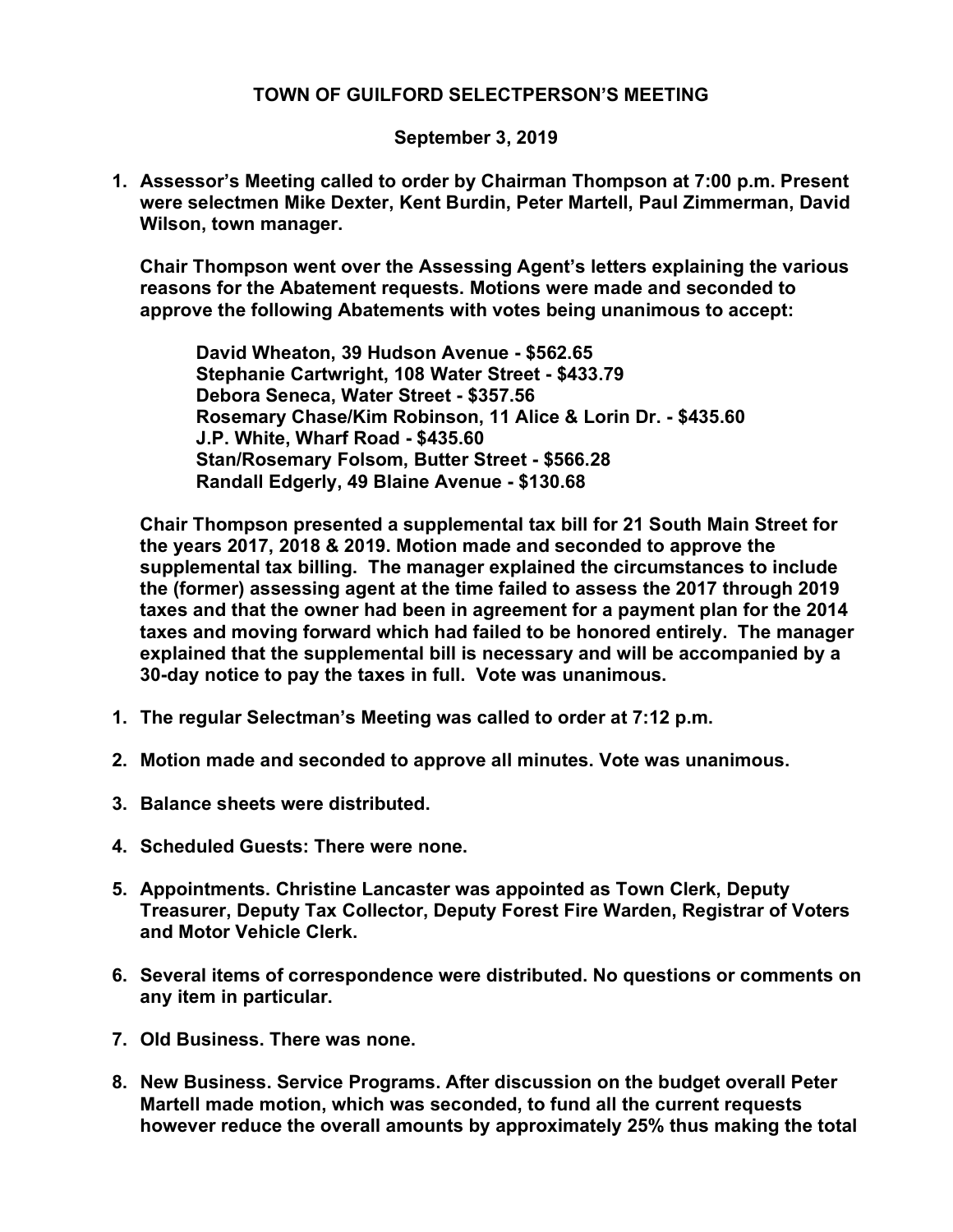allocation \$5,600.00 on the upcoming budget for FY '20. Those organizations to be funded will include the same organizations that were funded in FY '19 with no additions. Vote was unanimous. Allocations on the FY '20 budget to be as follows:

- a. American Red Cross \$1,000
- b. CHCS \$500
- c. Guilford Historical Society \$1,000
- d. American Legion \$300
- e. Easter Agency on Aging \$1,000
- f. Pine Tree Hospice \$500
- g. Partners for Peace \$750
- h. Life Flight \$300
- i. Partnership Food Pantry \$250
- 9. EMA Plan. The manager explained that it appeared an EMA plan specific to Guilford had been attempted around 2005 and never completed. The manager stated he would be working on one tailored to Guilford over the next few months and would be seeking assistance.
- 10. Sidewalk Snow Removal. A discussion was held as to the best practice to remove the snow from sidewalks this upcoming season with the equipment in place. It was the consensus that with the second public works employee on board there should be more time to perform this function. It was pointed out, however, that sidewalks are secondary to the clearing of all roads and municipal areas.
- 11. Manager's Report. The manager discussed a recent conversation with representatives from Duvaltex and our town attorney. After discussion motion was made and seconded to direct the town attorney to negotiate and make the initial offer to Duvaltex on the matter at hand. Vote was unanimous.

The manager announced he would be out of the office the week of September  $9<sup>th</sup>$ however would be local and available by telephone if needed.

The manager stated the interviews for Library Director would be taking place on September 4<sup>th</sup> at the town office.

- 12. Any Other Business There was none.
- 13. It was moved and seconded to adjourn at 8:01 p.m.